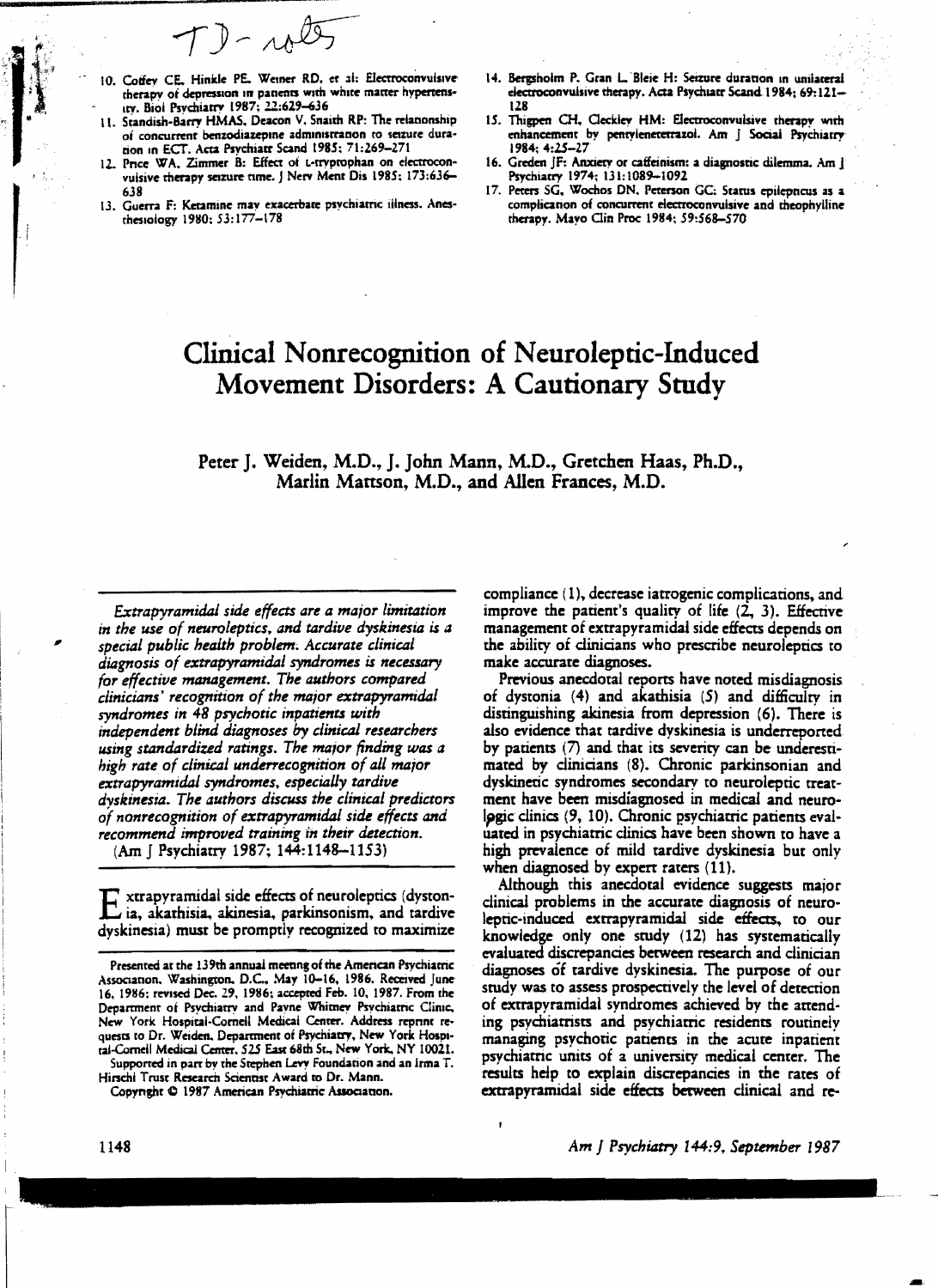search studies and have serious implications for clinieal practice and training.

#### "THOD

We studied 58 patients who had been consecutively admirred to the three acute inpatient units of Payne Whitney Psvchiatric Clinic and who met the study criterion of having an acute psychosis without a known organic mental syndrome. Within 48 hours of admission and then weekly until discharge. each patient was rated bv at least one researcher (P.J.W. or J.J.M.) who was blind to the clinician's diagnosis or treatment of extrapyramidal syndromes. All clinical staff were kept blind to the purpose of the study.

### *Ratings of E.'T:trapyramidaJ Symptoms*

The presence and severity of parkinsonism, akinesia, akathisia. dvstonia. and tardive dyskinesia were determined bv the researchers with modifications of the Webster  $Parkinson's$  disease scale  $(13)$ , the akinesia scale of Rifkin et al. (14). the Van Purren akathisia scale (15), the Extrapyramidal Symptom Rating Scale ( 16), and the Abnormal Involuntary Movement Scale  $(AIMS)$   $(17)$ .

The research diagnosis of tardive dyskinesia was based on an AIMS global score of 2 or higher and was confirmed by independent assessment by a second rater. For parkinsonism, akinesia. and akathisia. the

~ch diagnosis was based on a rating of 2 or higher  $\sim$  1<sup>1</sup>4-point global scale, which corresponds clinically to a range of mild (but unequivocal) to severe symptoms. Dystonia was assessed by means of the Extrapyramidal Symptom Rating Scale. which determines either its presence or absence, and patient reports of a historv of dvstonia.

The clinicians' diagnoses of extrapyramidal side effects were established through chart review (by P.J.W.) after each panent's discharge. The results of the physical examination at admission, emergent physical findings, the patient's complaints, nurses' observations, recorded quotations and handwriting samples from the patient, family comments, and the physician's differential diagnosis of changes in the patient's behavior consistent with neuroleptic-induced extrapyramidal side effects were reviewed systematically. Medication histories (neuroleptic doses and dose changes, anticholinergic or other treatments, and "p.r.n." treatments for extrapyramidal side effects) were recorded. Clinical observations of extrapyramidal symptoms de· rived from the chart over the hospital course were contrasted with the patient's research ratings.

The followmg operational criteria for clinician nonrecognition of extrapyramidal side effects were chosen to standardize the assessment of clinical diagstic accuracy: 1) nonrecognition by the physician of

 $t$ ent dyskinesia of mild or greater severity, 2) ... e to recognize acute dystonia when its symptoms were observed by staff or reported by the patient, 3) failure to document moderate rigidity or tremor within 1 week of detection by research assessment, 4) physician's failure to consider akinesia or akathisia as a diagnostic possibility within 1 week of onset of typical behavioral or motoric symptoms.

#### *Characteristics of Unit Staff and Patients*

The staff on each of the 24-bed units included two full-time supervising attending psychiatrists, four psychiatry residents in postgraduate year 2, and one inpatient chief resident in postgraduate year 4. The data were collected between August and October, the second through fourth months of the residents' second-year inpatient experience. The residents had also completed 5 months of psychiatric training during their internships and a course on the inpatient treatment of acute psychosis. All trainees had at least two attending supervisors who periodicaily examined all of their patients.

Of the 58 patients examined, 48 received at least 1 week of continuous neuroleptic treatment and completed at least two research ratings of extrapyramidal side effects. These 48 patients were relatively young (mean $\pm$ SD age=27.4 $\pm$ 16.9 years) and consisted of 29 females and 19 males. Their *DSM-IIl* diagnoses at discharge included schizophrenia  $(N=19)$ , schizoaffective disorder (N= 12). schizophreniform disorder  $(N=3)$ , bipolar disorder, manic or mixed  $(N=9)$ , and major depression with psychotic features  $(N = 5)$ . Their mean $\pm$ SD length of stay was 28.0 $\pm$ 14.6 days, and they received  $3.6 \pm 1.7$  research ratings. The average dose of neuroleptics during acute treatment was  $1401 \pm 1064$  mg/day of chlorpromazine equivalents, and the range was 200-5000 mg/day. Initial anticholinergic prophylaxis was begun for 29 patients (60%), and eventually 44 patients (92%) received adiuvant anticholinergic therapy, Of note in the clinical management of this group are the relatively high neuroleptic doses used and the high frequency of administration of anticholinergic agents.

The number of patients in whom extrapyramidal side effects were identified by means of the standard research assessments was high. Of the 48 patients, 29 developed parkinsonian signs, 23 had akinesia (all of these patients had coexisting parkinsonian signs), *2i*  had akathisia. three had dystonic reactions during research examinations, and 11 had dvstonias according to the combination of clinical diagnosis and research dystonia history. Ten patients (out of the original 58) had tardive dyskinesia.

#### RESULTS

Each patient who had extrapyramidal side effectS according to the researcher's diagnosis was categorized in terms of presence or absence of an accurate clinical diagnosis. Table 1 reveals striking and highly signifi-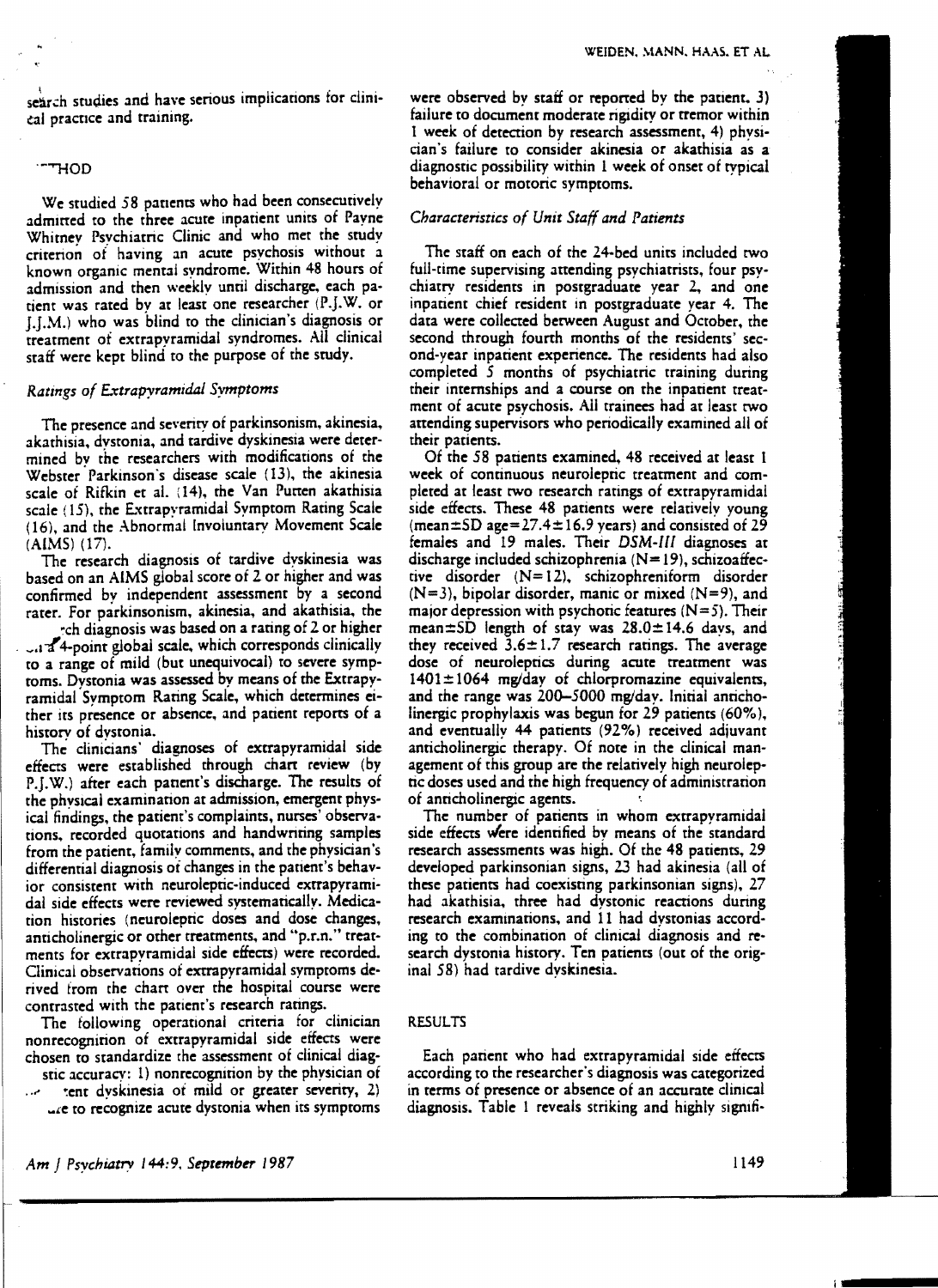#### TABLE 1. Research and Clinical Diagnoses of Neuroleptic-Induced Extrapyramidal Syndromes in 48 Psychotic Patients

| Extrapvramidal<br>Syndrome                        | Patients Given<br><b>Research Diagnosis</b> |                                    | Clinical Diagnosis                              | McNemar Test of Difference Berween<br>Clinician and Researcher Errors |                           |  |
|---------------------------------------------------|---------------------------------------------|------------------------------------|-------------------------------------------------|-----------------------------------------------------------------------|---------------------------|--|
|                                                   |                                             | Patients Given<br><b>Diagnosis</b> | Percent of Patients Given<br>Research Diagnosis | $(df=1)$                                                              |                           |  |
| Dystonia<br>Parkinsonism<br>Akinesia<br>Akathisia | 29<br>23<br>27                              |                                    | 33<br>59<br>61<br>26                            | 10.08<br>7.11<br>18.05                                                | < .005<br>< .01<br>< .001 |  |
| Tardive<br>dyskinesia <sup>a</sup>                | ŧО                                          |                                    | 10                                              | 7.11                                                                  | < .01                     |  |

<sup>2</sup>Total sample included 58 patients.

|  |  | TABLE 2. Global Severity of Extrapyramidal Syndromes in Cases Recognized and Unrecognized by Clinicians |  |  |  |  |
|--|--|---------------------------------------------------------------------------------------------------------|--|--|--|--|
|--|--|---------------------------------------------------------------------------------------------------------|--|--|--|--|

|                               | Recognized by Clinician |                 |      | Unrecognized by Clinician <sup>3</sup> |                |           |                       |    |        |
|-------------------------------|-------------------------|-----------------|------|----------------------------------------|----------------|-----------|-----------------------|----|--------|
|                               |                         | Severity Rating |      |                                        | Seventy Rating |           | Comparison of Ratings |    |        |
| Extrapyramidal<br>Syndrome    | Patients                | Mean            | SD   | Patients                               | Mean           | <b>SD</b> |                       | df |        |
| Parkinsonism                  | 17                      | 2.38            | 0.59 | 12                                     | 2.60           | 0.53      | 1.05                  | 27 | n.s.   |
| Akinesia                      | 14                      | 2.70            | 0.80 |                                        | 3.17           | 0.50      | 1.73                  |    | $-.05$ |
| Akathisia                     |                         | 3.14            | 0.64 | 20                                     | 2.40           | 0.72      | 2.54                  | 25 | < .05  |
| Tardive dvskinesia            |                         |                 |      |                                        |                |           |                       |    |        |
| Globai                        | 4                       | 2.50            | 0.58 | 6                                      | 2.33           | 0.51      | 0.47                  | 8  | n.s.   |
| Oral                          | 4                       | 2.75            | 0.50 | o                                      | 1.50           | 1.00      | 2.60                  |    | < .05  |
| Extremity                     | 4                       | l.SO            | 1.29 | o                                      | 2.33           | 0.52      | 1.22                  |    | n.s.   |
| Extremity/tacial <sup>h</sup> | 4                       | 0.24            | 0.36 |                                        | 1.09           | 0.64      | 2.77                  | o  | < .05  |

<sup>4</sup>See text for definition of undiagnosed cases.

<sup>b</sup>Sum of the AIMS extremity movement items divided by the sum of the AIMS facial and oral movement items.

cant rates of disagreement between the research and clinical diagnoses across all types of extrapyramidal side effects. Except for three cases of dystonia, all the cases of extrapyramidal side effects documented by the clinical method were picked up by the research method, but many cases were missed by the clinicians but detected by the research assessment. There was no significant difference between the patients whose extrapyramidal side effects were and were not recognized clinically in terms of demographic characteristics, discharge diagnoses, rates of anticholinergic prophylaxis, or (except for akathisia) neuroleptic doses.

Only one of the 10 patients with tardive dyskinesia was accurately diagnosed by the clinicians. Among the nine patients with undiagnosed cases, three had nurse or physician notes that mentioned abnormal dyskinetic movements but no follow-up diagnosis of tardive dyskinesia. Considering these three cases as recognized cases of tardive dyskinesia allows a comparison of four "recognized" and six unrecognized cases. Overall severity on the global AIMS did not differentiate the patients with recognized and unrecognized cases (see table 2). However, oral movements were significantly more severe in the patients with recognized tardive dyskinesia, whereas the patients with unrecognized cases had a predominance of extremity movements.

Mild parkinsonism (tremor, rigidity, micrographia, or decreased fine motor coordination) was found by the researchers in 29 patients. Rigidity was the most severe clinical sign in 26 of them. In 17 cases the parkinsonism was accurately diagnosed by the clinician. Of the 12 cases that were inaccurately diagnosed, eight were missed completely, two were identified with a delay of more than 1 week, and two were underrated in global severity. The mean researcher ratings of global severity for the unrecognized and recognized cases of parkinsonism did not significantly differ (table 2), suggesting that overall clinical severity did not determine nonrecognition.

Of the 23 researcher-diagnosed cases of akinesia, 14 were accurately identified by clinicians. Among the nine missed cases, five had no diagnosis or no mention of the differential diagnosis of akinesia, three received the likely misdiagnosis of "depression" (without consideration of the possibility of akinesia despite the temporal correlation of akinesia with neuroleptic administration), and one was severe but was rated by clinical staff as "mild" and received no treatment. Severity of symptoms predicted clinical diagnostic accuracy but in an unexpected direction. The cases missed by the clinicians had significantly more severe symptoms than the recognized cases (table 2). Patients with misdiagnosed akinesia were also significantly more likely to suffer from coexisting akathisia  $(t=3.8,$  $df=21$ ,  $p<.001$ ).

The clinical staff inaccurately diagnosed 20 of the 27 researcher-diagnosed cases of akathisia. The clinical errors consisted of nine cases in which the akathisia went unnoticed, seven cases of errors in the differential diagnosis of agitation/restlessness/"acting out" after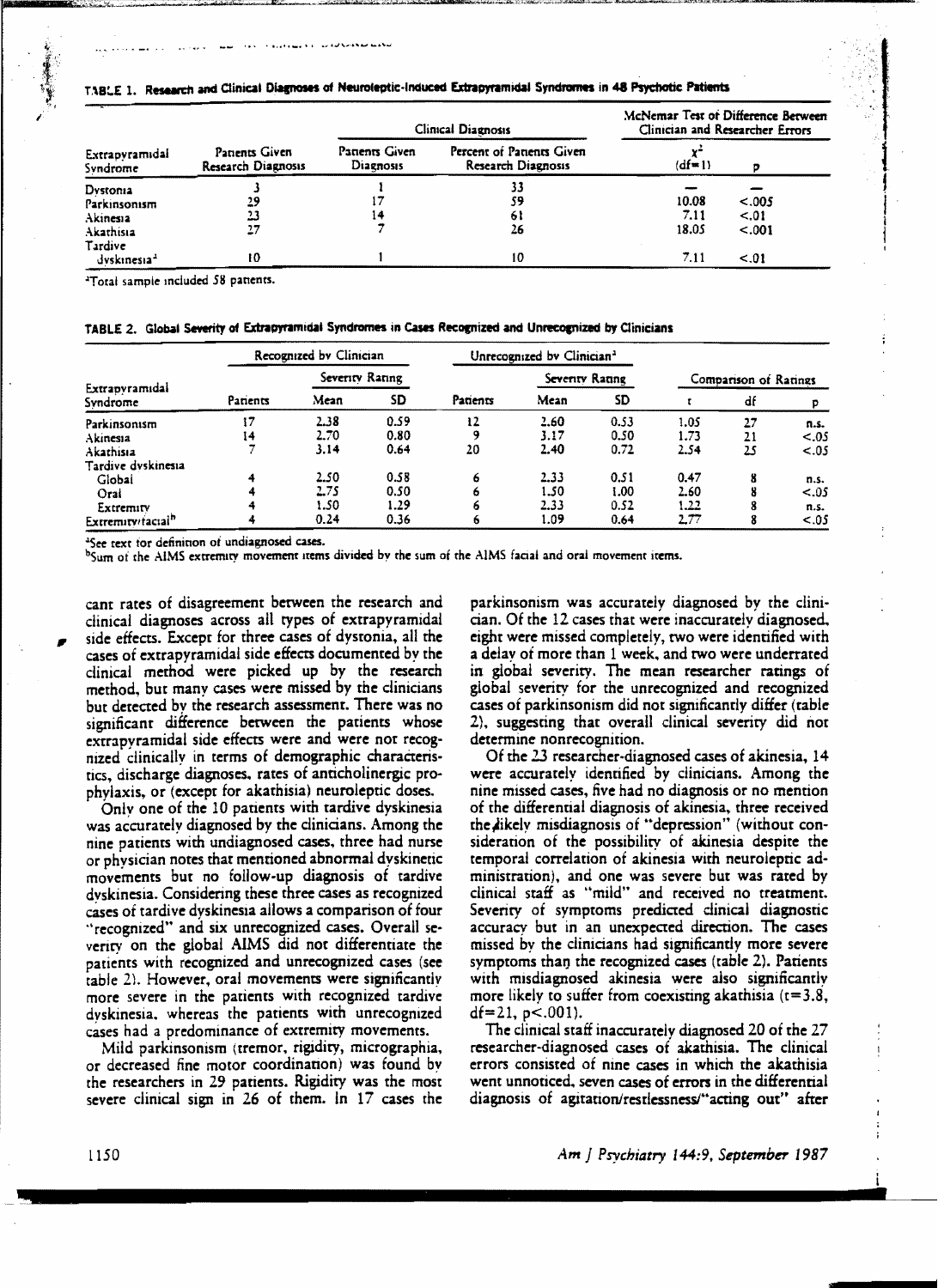recent increases in neuroleptic dose. and four cases of delay in diagnosis of more than 1 week. Underrecognition of akathisia was significantly associated with lower severity research ratings. suggesting that milder (or less reliably ratable) forms of akathisia are missed in clinicians' assessments. In addition, the patients with unrecognized akathisia received higher neurolep' tic doses than the patients with diagnosed akathisia (mean $\pm$ SD=1700 $\pm$ 955 versus 1007 $\pm$ 406 mg/dav of chlorpromazine equivalents;  $t=2.6$ ,  $df=25$ ,  $p<.01$ ). The patients with undiagnosed akathisia also suffered from more severe coexisting akinesia than those with accurate akathisia diagnoses  $(t=2.8, df=25, p<.05)$ .

Acute dystonic reactions were difficult to assess accurately on the basis of patient reports because of the patients' poor recall and unreliable descriptions of dysronias. Chart review revealed three cases of dystonias missed by systematic research assessment with the Extrapyramidal Symptom Rating Scale. In contrast, however, three patients had acute dystonias during research examinations (two had oculogyric crises and one had neck torricollis); all occurred early in the course of neuroleptic treatment. In all three cases, the patients complained of their symptoms to the nursing staff. Two were misdiagnosed: one was descnbed as "psychotic behavior" by the physician on call, and the other was considered "hysteric" by the nursing staff and received no physician evaluation. No treatment was given to either patient.

Each patient  $(N=16)$  who gave a preadmission history of distressing acute extrapyramidal side effects during previous neuroleptic exposure received anticholinergic prophylaxis. However, presence or absence of anticholinergic prophylaxis was not a predictor of subsequent physician nonrecognition of extrapyramidal syndromes. Every case of acute extrapyramidal side effects that was clinically diagnosed was initially treated with adjuvant medication. never with a reduction of neuroleptic dose.

#### **DISCUSSION**

The maior finding of this study was a high rate of dinician nonrecognition of extrapyramidal side effects. This finding suggests that wide differences in the frequency of extrapyramidal side effects across studies may be partly due to variations in the experrise and sensitivity of the examiners. These results definitely point to severe limitations in using chart review alone in quality assurance studies to determine the nature and extent of extrapyramidal side effects. Most important dinically, however, are the serious yet correctable blind spots in the clinical diagnosis of extrapyramidal side effeCts. We wish to emphasize that there was nothing difficult about the research evaluation of extrapyramidal symptoms and that dinical nonrecognition of extrapyramidal side effeers can be reduced with better training and systematic attention to this problem.

Tardive dyskinesia, despite its persistent nature. is often missed. especially when its symptoms involve the extremities rather than the "classic" orobuccal areas. This selective nonrecognition of extremity dyskinesias may arise for several reasons: this form of tardive dyskinesia is less well known to clinicians, patients may disguise their hand dyskinesias better than oral ones. hand dyskinesias often occur only when the patient is walking, shoes usually are not removed during examinations, and hand choreas may be mistaken for tremors. Physicians should inspect the extremities for choreiform movements and generally have a high index of suspicion for any form of tardive dyskinesia in any patient receiving antipsychotic medications.

Severe forms of akinesia tend to be more frequently underrecognized than milder cases. This may be because severely akinetic patients complain less about their symptoms than patients with milder cases or because severe akinesia is more likely to be misdiagnosed as depression. Akinesia should be considered in the differential diagnosis of any patient taking neuroleptics who becomes amotivational, depressed. lethargic, or slowed down. Staff cannot expect the patient to report these changes spontaneously.

The higher neuroleptic doses found in the patients with unrecognized akathisia than in those with recognized akathisia may reflect the eventual appropriate lowering of neuroleptic dose when the akathisia was diagnosed. For those patients whose akathisia is misdiagnosed as agitation or psychosis, the neuroleptic dose will instead be increased. Akathisia also seemed to be missed when it presented behaviorally (i.e., as an elopement or incident requiring seclusion) or when  $\therefore$ patient was too psychotic, disorganized, or akinetic ... complain of akathisia. In the very psychotic patient, the subjective experience of akathisia can only be assessed (if at all) by a direct, focused patient interview. In fact, akathisia should be considered for anv restlessness, agitation, or acting-out behavior of recent onset that temporally coincides with escalating neuroleptic dose. even if the patient does not voluntarily mention severe inner restlessness. The clinician should not rule OUt akathisia until completing such a focused, active inquiry for subjective restlessness and/or behavioral agitation.

Dystonia was the only extrapyramidal side effect missed by research rating but not clinical diagnosis. suggesting that dystonias cannot be accurately ascertained by interview alone. The intermittent nature of dystonias usually requires that an assessment be made by means of patient history rather than physical examination. Unfortunately, the historical method for diagnosing dystonias proved to be unreliable. Even more discouraging was what happened with the acute dystonias actually observed by both researchers and staff. Despite the small number of such cases, an unequivocal rate of 67% for the misdiagnosis of rypical and classic dystonias is noteworthy, and it seems that textbook cases of acute dystonia are still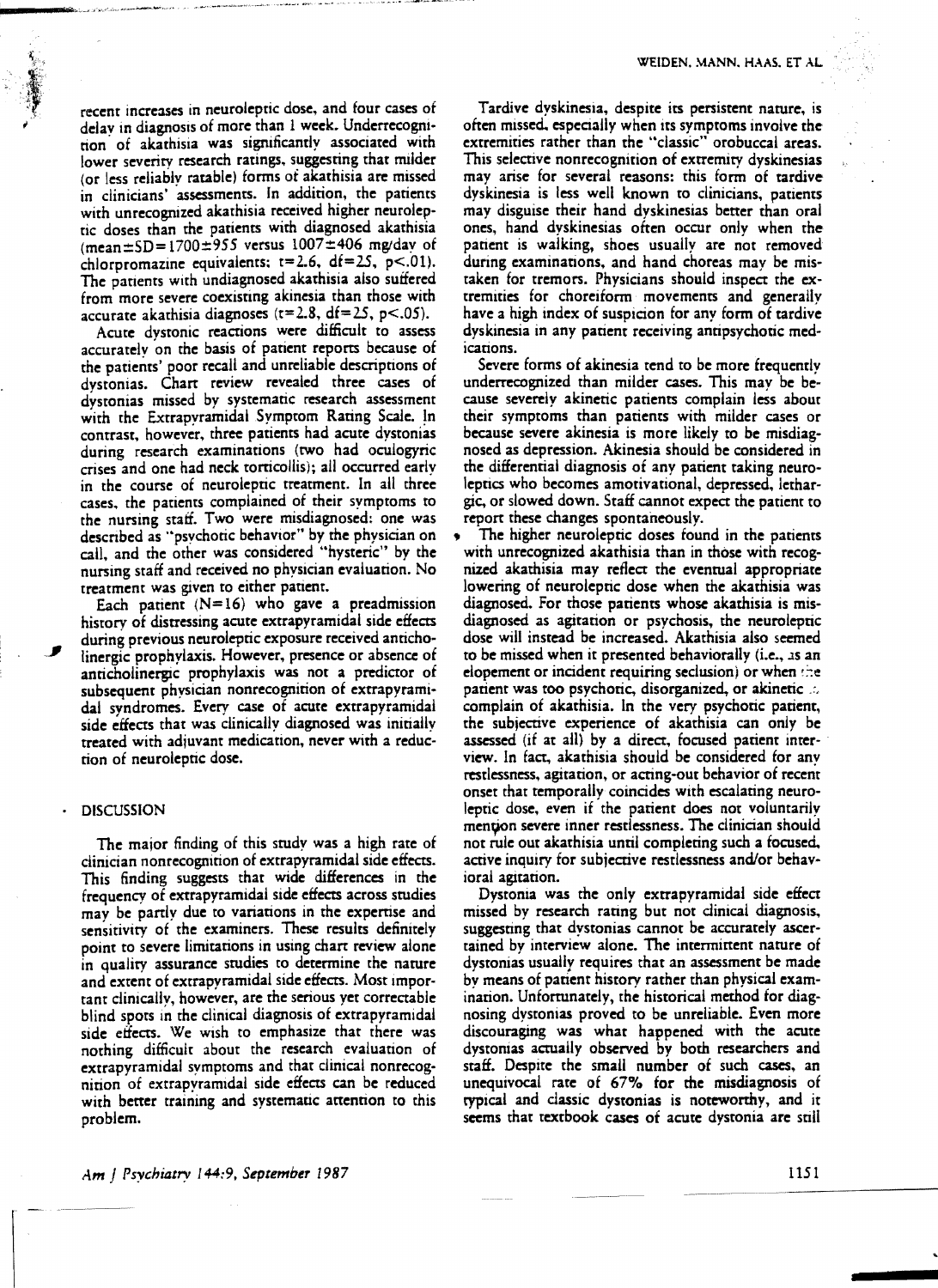frequently attributed to psvchopathology. The Jystonias in our study seemed to be missed because they occurred shortly after admission. when the staff did not know the patients, some of whom were very psychotic. Other immediate management issues seemed to preempt the careful observation necessary to make a diagnosis of dystonia. We therefore recommend that all inpatient staff automatically consider any new muscle spasm or posturing arising early in neuroleptic treatment to be a dystonic reaction.

Other useful diagnostic techniques include a tocused clinical interview with repeated attempts to elicit complaints of all subtypes of extrapyramidal side effects, interviewing family members about the patient's current behavior and whether it coincides with extrapyramidal side effects in the past. and being cautious about any report or past history of "hysterical" or "psychotic" abnormal movements. Another helpful technique is a review of the timing and doses of all medications administered to find pharmacologic correlates with the undiagnosed behavior. Graphing the medication record alongside recorded observations of the patient's symptoms can highlight medication-induced toxicity patterns.

The clinicians in this study consistently provided anticholinergic prophylaxis for patients who gave prior histories of extrapyramidal side effects. They also promptly treated diagnosed extrapyramidal symptoms with adjuvant medication. However. it is striking that neuroleptic dose reduction was never the initial treatment when such a symptom was recognized. It seems that lowering the neuroleptic dose should have been used more often. In addition, using prophylactic anticholinergic agents did not improve the recognition rate. Therefore. clinicians should not be lulled into a false sense of security by the belief that anticholinergic prophylaxis solves the problems of accurately assessing extrapyramidal side effects.

This study of clinician versus research diagnosis of extrapyramidal symptoms has several limitations. The clinician diagnoses were determined by means of rerrospective chart review. which depends on accurate chart documentation and may have underestimated the rates of actual clinician diagnoses of extrapyramidal side effects. This retrospective method was chosen to avoid alerting the clinicians to the nature of the study. However. since the necessity for documenting extrapyramidal side effects is carefully emphasized at our institution and the charts are well documented in other ways. it seems unlikely that a diagnosis of an extrapyramidal syndrome would not have become part ot the treatment record.

Another potential methodologic problem of this studv is the lack of research rater blindness to the purpose of the study. This may have inflated the number of research diagnoses of extrapyramidal side effects. resulting in an artificially high rate of clinical nonrecognition. However. the rates of clinical nonrecognition across all subtypes of extrapyramidal symptoms (except akathisial did not proportionately decrease as the researcher-rated severity increased: It was not just subtle extrapyramidal effects that were not recognized. but unequivocal ones as well. Weekly movement disorder research rounds served as reliability checks of the primary raters  $(P,J,W.$  and  $J,[M])$ . Therefore. we feel researcher bias does not explain these results.

Another concern is that there is a high degree of intrinsic overlap in the presentations of certain extrapyramidal side effects and primary psychiatric diagnoses and that the research rater mav have mistaken primary psychopathology for extrapyramidal side effects. This is most possible for the research-diagnosed akinesia and akathisia. Although we cannot rule out the possibility that symptom overlap increased the researcher diagnoses of extrapyramidal side effects, the same difficulties face the treating clinical teams, who need to routinelv consider akathisia and akinesia in the differential diagnoses of sudden, unexplained behavioral changes (4-6). Indeed. the researchers performing the chart reviews accepted as an accurate clinical diagnosis any documentation that included extrapyramidal side effects as part of the differential diagnosis regardless of the final conclusion. Moreover. seemingly "hard" and unequivocal neurologic findings such as dystonia and dyskinesia were missed at even higher rates than akinesia and akathisia!

Other methodologic questions relate to the relevance and generalizability of these findings to nationwide patterns in the diagnosis of extrapyramidal side effects. It is possible that these results reflect a particular blind spOt of the institution where the study was performed. A related issue is the timing of the study, which occurred early in the 12-month training cycle; the results may differ with more experienced residents. We think that this is an inadequate explanation of our findings given that the residents were well qualified and were supervised by full-time attending physicians. Furthermore. a similar chart review conducted at a Veterans Administration teaching hospital (12) also demonstrated a 75% rate of nonrecognition of tardive dyskinesia by clinical staff. strongly suggesting the possibility of a nationwide pattern of nonrecognition of extrapyramidal side effects. We suspect that the underdiagnosis of extrapyramidal side effects reflects the clinical limitations of attending and resident psychiatrists who are not specifically and extensively trained in the evaluation of extrapyramidal symptoms and who do not systematically rate them at regular intervals.

The ability to perform a sophisticated assessment of extrapyramidal side effects is not easily learned and requires specific training. This study underscores the need for careful supervision. training. and attention to the accurate diagnosis of extrapyramidal side effects. It also seems clear that repeated and systematic evaluation of extrapyramidal symptoms with standardized measures (at least every 2 weeks and at admission and discharge) should be made routine on every acute inpatient unit. General psychiatric interviewing meth